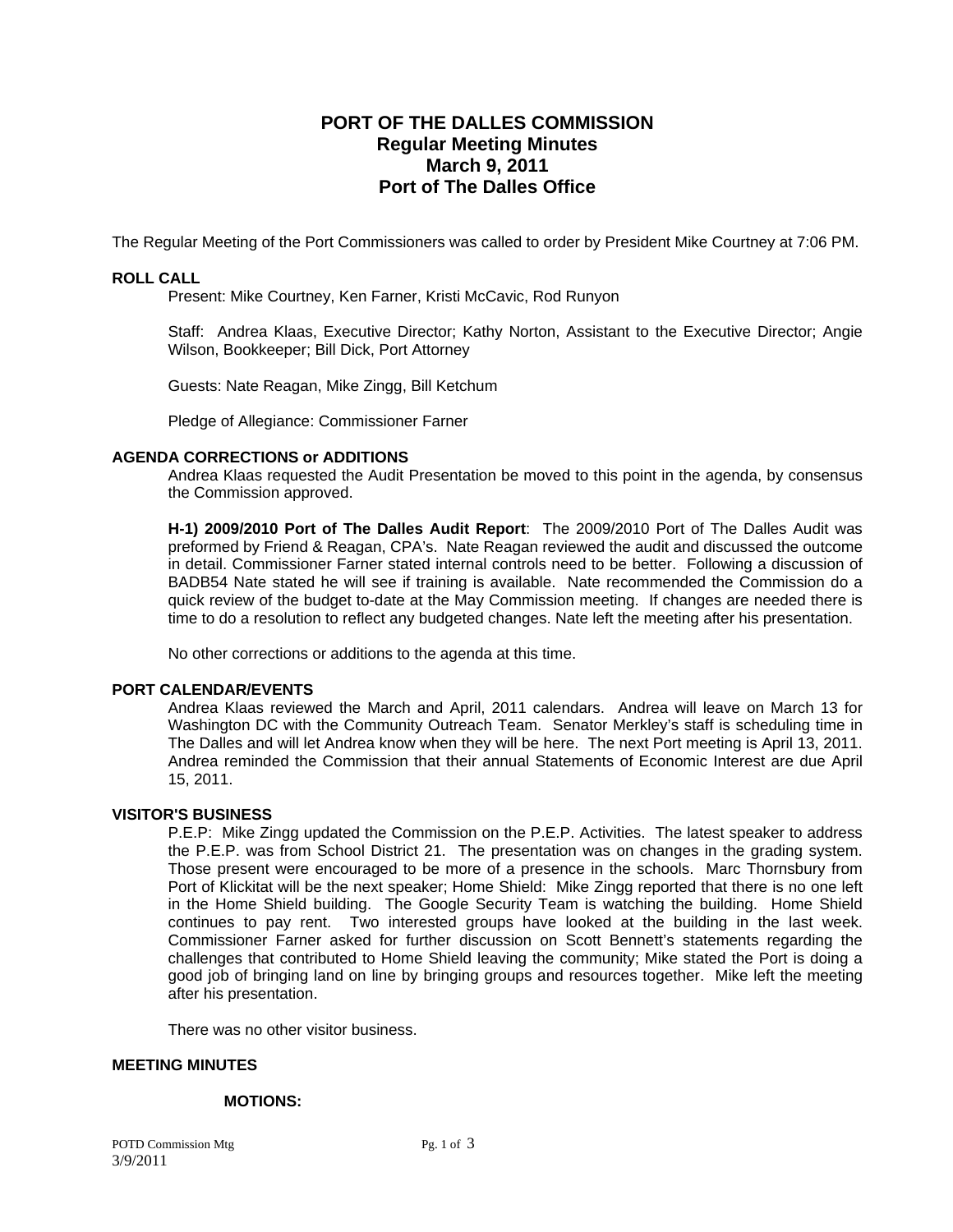**Commissioner Farner made a motion to approve the minutes of the February 9, 2011, 2011 meeting as presented. Second by Commissioner McCavic. Motion passed unanimously.** 

**Commissioner Farner made a motion to approve the minutes of the February 17, 2011 Wetlands Workshop minutes. Second by Commissioner McCavic. Motion passed 3 votes to approve, Commissioners Farner, McCavic, Runyon, and 1 to abstain, Commission Courtney was not present at the meeting.** 

# **FINANCIALS**

Andrea Klaas and Angie Wilson reviewed the February, 2011 financials. Columbia State Bank annual percentage rate .50%. State Treasury rate .50%. In response to a request at a previous meeting Angie had researched the fact that the interest income was incorrect. It was determined the Development Money Market interest was being applied to the General Fund. The interest was moved to the Port Development Fund. The Commissioners would like more description of General Journal entries in the financial reports. Further discussion on financials reporting format.

## **STAFF REPORT**

- *2. Monthly Highlights* Andrea Klaas: City of Maupin- Andrea reported she had facilitated a "Moving Maupin Forward" goals session on March 5, 2011. This was a review of what had been accomplished in the last 5 years and a look ahead at what the community would like to do in the next 5 years. 6 areas of interest were identified. The group will meet again April 2, 2011 to develop goals for each of the areas of interest. Andrea will keep the Commission updated on Maupin's progress; Community Outreach Team-Andrea reported the team held its final planning meeting this week. Candy Armstrong, Nolan Young, Dana Schmidling, Frank Toda, Dan Spatz, Tyler Stone, Dwight Langer, Jim Wilcox and Andrea will be the team this year; Downtown Committee Meeting- Andrea updated the Committee on what the Port has been up to; Dept of State Lands-Andrea reported that there will be another meeting with Kirk on March 28, 2011. Discussion on what the wetlands problems are and come up with possible solutions. Andrea will confirm details with Kirk tomorrow.
- *3. Wetlands* Andrea Klaas reported that Nora Donovan is setting up meeting with a variety of agencies, Dept. of State Lands, US Corps of Engineers, Oregon Dept. of Transportation, etc., to begin the discussion on how to set up a fee-in-lieu site.
- *4. North End Survey* Andrea Klaas reported that Tennesson Engineering had contacted the Port to see if we would like them to do a North End survey that would take into account the new bridge alignment and other work that has been done out there. The work would be to fully monument the property including the exterior, road right of way and the interior carve out by the BPA substation. Tennesson would then complete a survey drawing of the property and file it with the surveyor's office. The cost to the Port would be \$3,000.00 for surveying, setting monuments, and developing a survey drawing and a \$150.00 filing fee paid to the County. By consensus the Commission tabled the discussion for now.
- *5. Cafeteria Plan Amendment Resolution* As per Commission direction at the February 9, 2011 meeting staff presented a revised resolution #2011-002 for Commission review and approval. One typo was identified in the final paragraph…"AND, BE IS… should be .."AND BE IT". **MOTION: Commissioner Farner made a motion to approve Resolution #2011-002 as corrected. Second by Commission McCavic. Motion passed unanimously.**
- *6. Marina Update* Kathy Norton updated the Commission on activities and issues at the Marina. The Marina Committee continues to research ways to upgrade the utilities. Keef Morgan provided Bellingham Marine's estimate of \$49,000.00 to engineer a new electrical system for the Marina via email to the committee. Jeff Renard is meeting with a company from Pasco, WA for another estimate. The next Marina Committee meeting will be March 15, 2011; West Security Gate-the